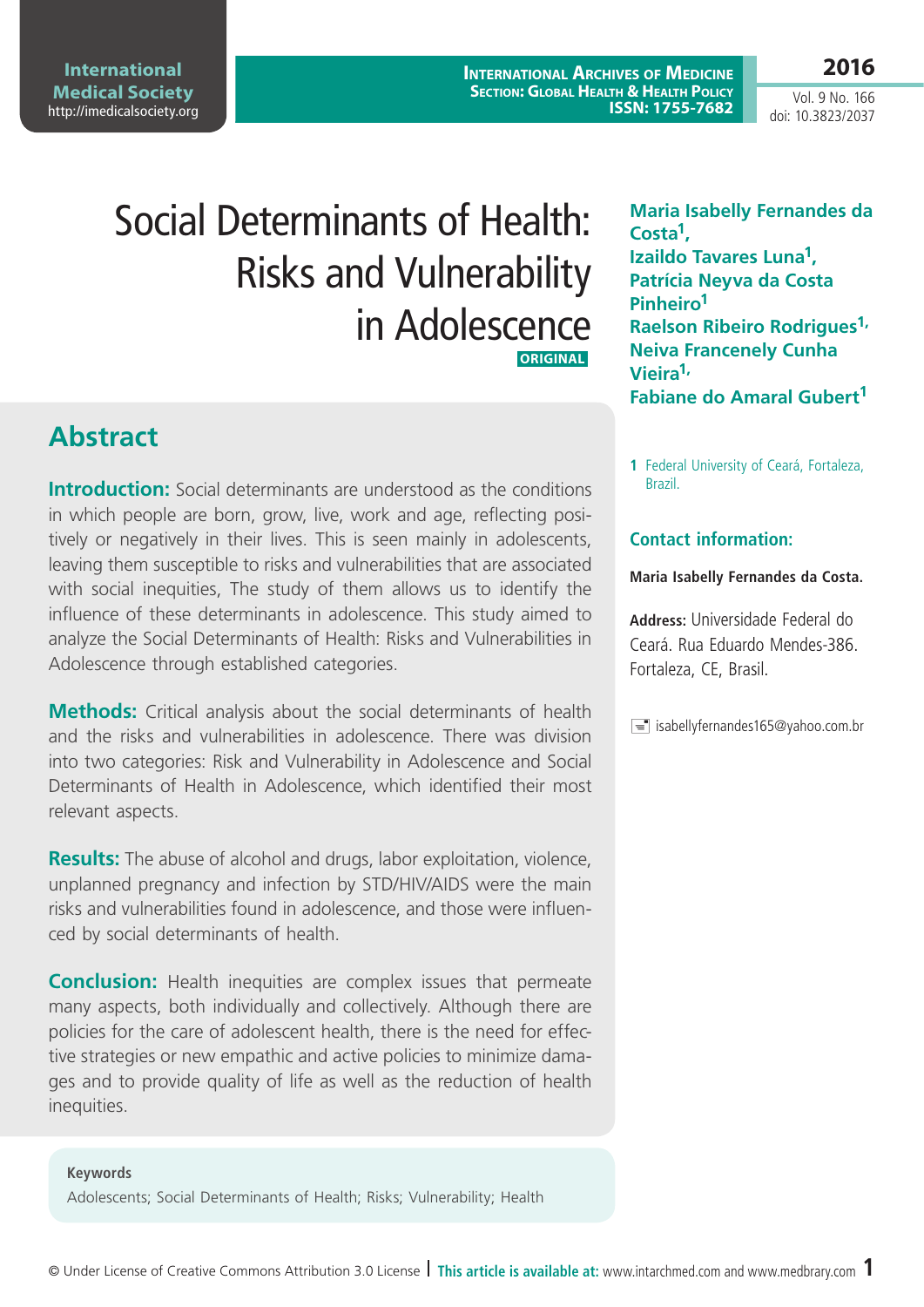Vol. 9 No. 166 doi: 10.3823/2037

**2016**

### **Introduction**

Social determinants are understood as the conditions in which people are born, grow, live, work and age, that is, their whole life cycle, encompassing not only the social, but also economic, political, environmental, cultural and individual determinants [1]. It refers to the social conditions of each individual, their characteristics, lifestyle, socioeconomic and demographic conditions, permeated mainly by social inequalities [2].

These are determined according to social class, income distribution, sanitation, epidemiological factors, especially in the forms of illness and deaths from preventable causes, affecting the health and welfare of the individual. Historically, diseases considered of poverty, such as tuberculosis, leprosy, worms (hookworm and schistosomiasis), malaria, Chagas disease, leishmaniosis and trachoma are listed among health inequalities. These diseases are associated with poor hygiene and sanitation, mainly present in the lower socioeconomic populations, whose consequences in health care embody the significance of iniquities [3,4].

Worldwide, concern for the health and social inequities have gained major proportions, and the implementation of measures has achieved great prominence, such as economic development with emphasis on the eradication of extreme poverty, social inclusion, environmental sustainability, good governance, peace and security [1, 2].

It is important to note in this context that health, from the perspective of promotion, is perceived as a positive and participatory concept, being guided by the pursuit of autonomy and equality of individuals and the community and can act on the factors that influence their quality life. Thus, health is understood as a state of complete physical, mental and social well-being, and not merely as the absence of disease [5, 6, 7].

According to the Law 8080/90 of the Federal Constitution of Brazil, health is a fundamental human right, and the State must provide the essential conditions for this. Housing, food, sanitation, environment, labor, income, education, physical activity, transportation, leisure, access to essential goods and services are considered the main determinants and health conditions. It is noteworthy that health levels represent, in part, the social and economic organization of a country [8, 9].

Socioeconomic, cultural and environmental conditions related to the concepts of living conditions, work and economic resources influence the lifestyle and the development of the individual. In this respect, the social determinants that stand out in relation to health are unemployment, violence, hunger, sanitation, underemployment, disordered urbanization and especially housing, since, depending on the location where the individual lives, they become susceptible to vulnerabilities listed in the risk situations [9, 10, 11].

Moreover, the social determinants have close relationship with the vulnerabilities, especially with adolescents, who, in this period, suffer strong influences that interfere with their identity, leaving them more susceptible to risk situations. These are linked to different experimentations, discoveries, sense of autonomy and desire to become adults, which is common in this phase, as well as the environment in which they live and maintain their social relationships, which can interfere positively or negatively on their development [12, 13, 14, 15, 16].

Thus, adolescents are exposed to different forms of vulnerabilities, and this view is supported by the argument that the structural dimension of reality, linked to the needs of individuals, produces different levels of exposure and health problems [11].

In this perspective, this study aimed to carry out a critical analysis about the Social Determinants of Health: Risks and Vulnerabilities in Adolescence, from the categories: Risk and Vulnerability in Adolescence and Social Determinants of Health in Adolescence. Being aware that the social determinants exert strong influences in adolescence, authors deemed appropriate to analyze them from these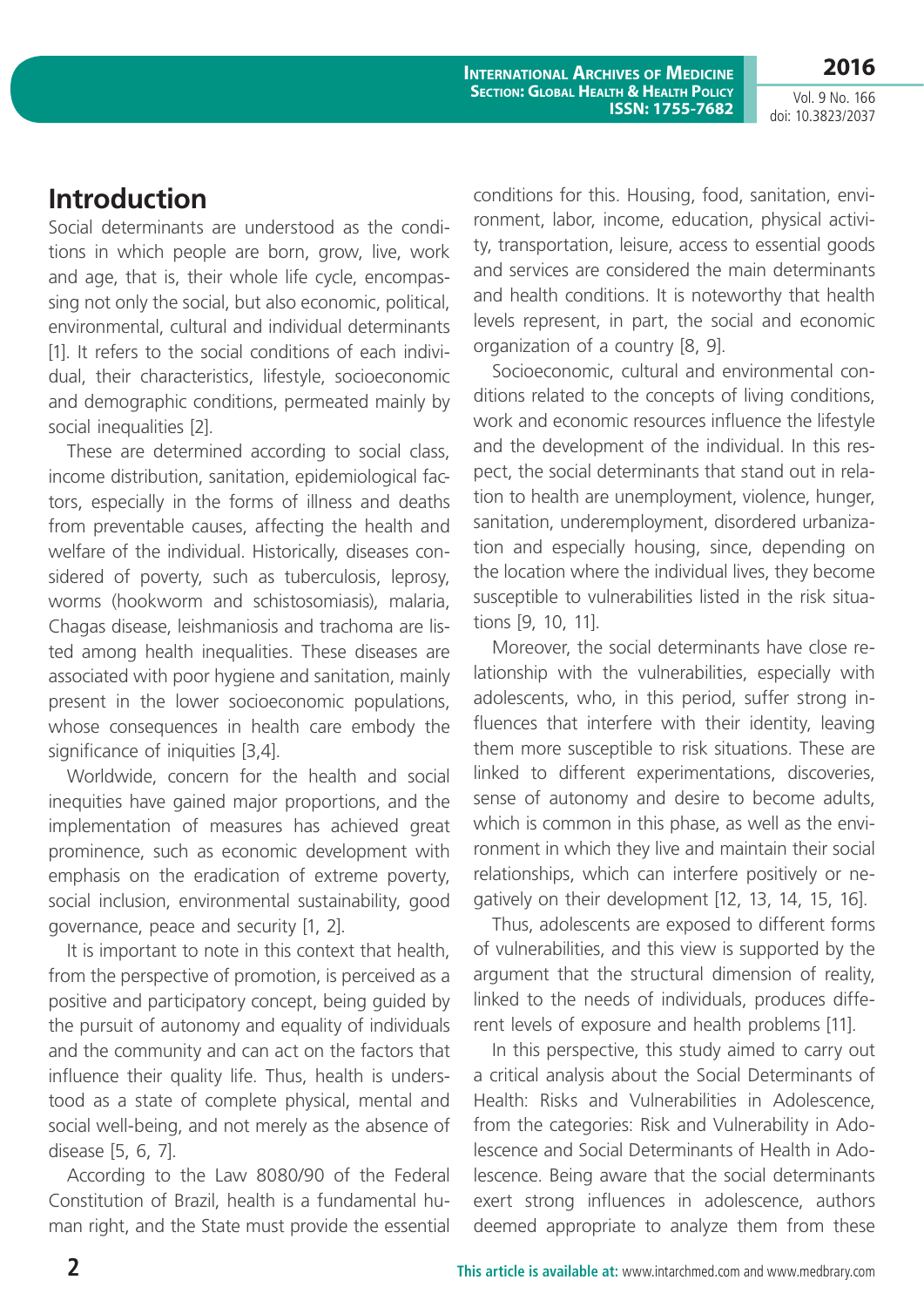**2016** Vol. 9 No. 166

doi: 10.3823/2037

categories, based in existing publications, in order to clarify, through already held discussions, the main influences of social determinants in relation to risks and vulnerabilities in adolescence.

### **Methods**

This is a critical analysis, carried out from September to December 2015, on Social Determinants of Health: Risks and Vulnerabilities in Adolescence. Authors sought to know the relationship of social determinants of health and the risks and vulnerabilities in adolescence. For a better context and analysis, electronic searches were conducted in the LILACs, SCIELO and MEDLINE, by crossing the descriptors "Social Determinants and Adolescence" and "Risks and Vulnerabilities and Adolescence".

The inclusion criteria for the selection of articles were: being available in full; addressing the descriptors; and being available in Portuguese, English and Spanish languages. It is noteworthy that studies that analyzed other issues not related to social determinants and risks and vulnerabilities in adolescence were excluded. The full texts were analyzed, from which relevant information to the study was drawn.

In the initial search were found 120 articles. After the title reading, 98 were excluded, remaining only 22 articles; among these, 2 were repeated. In total, 20 articles were used **(Figure 1)**. Researchers also consulted information contained in the manuals of the Ministry of Health and the Federal Constitution of Brazil, as well as in websites and reference books during the search.

Then, for further analysis, it was conducted a division in two categories. The first was related to risks and vulnerabilities in adolescence and to situations to which adolescents become more susceptible; the second was related to the principal model of social determinants of health and their influence in adolescence **(Figure 1)**.



## **Discussion**

### **Risks and Vulnerability in Adolescence**

Risk is understood as the consequence of exposure to situations that seeks the fulfillment of a wish, which includes the possibility of loss or some physical, material and psychological suffering. In health, this concept refers to the knowledge and experience accumulated about individual or collective risk and relates to actual or potential situations, producing adverse effects that are configured in some type of exposure [17].

These exposure situations refer to risk behaviors that negatively affect the health of the individual. Among these, inappropriate sexual behavior, unprotected sex, infection with an STD/HIV/AIDS, unplanned pregnancy, sedentary lifestyle, eating disorders, abuse of alcohol and/or licit and illicit drugs are the most common in adolescence. [18, 13].

It is noteworthy that, in most cases, these behaviors leave adolescents more susceptible to other vulnerabilities. This concept of vulnerability is related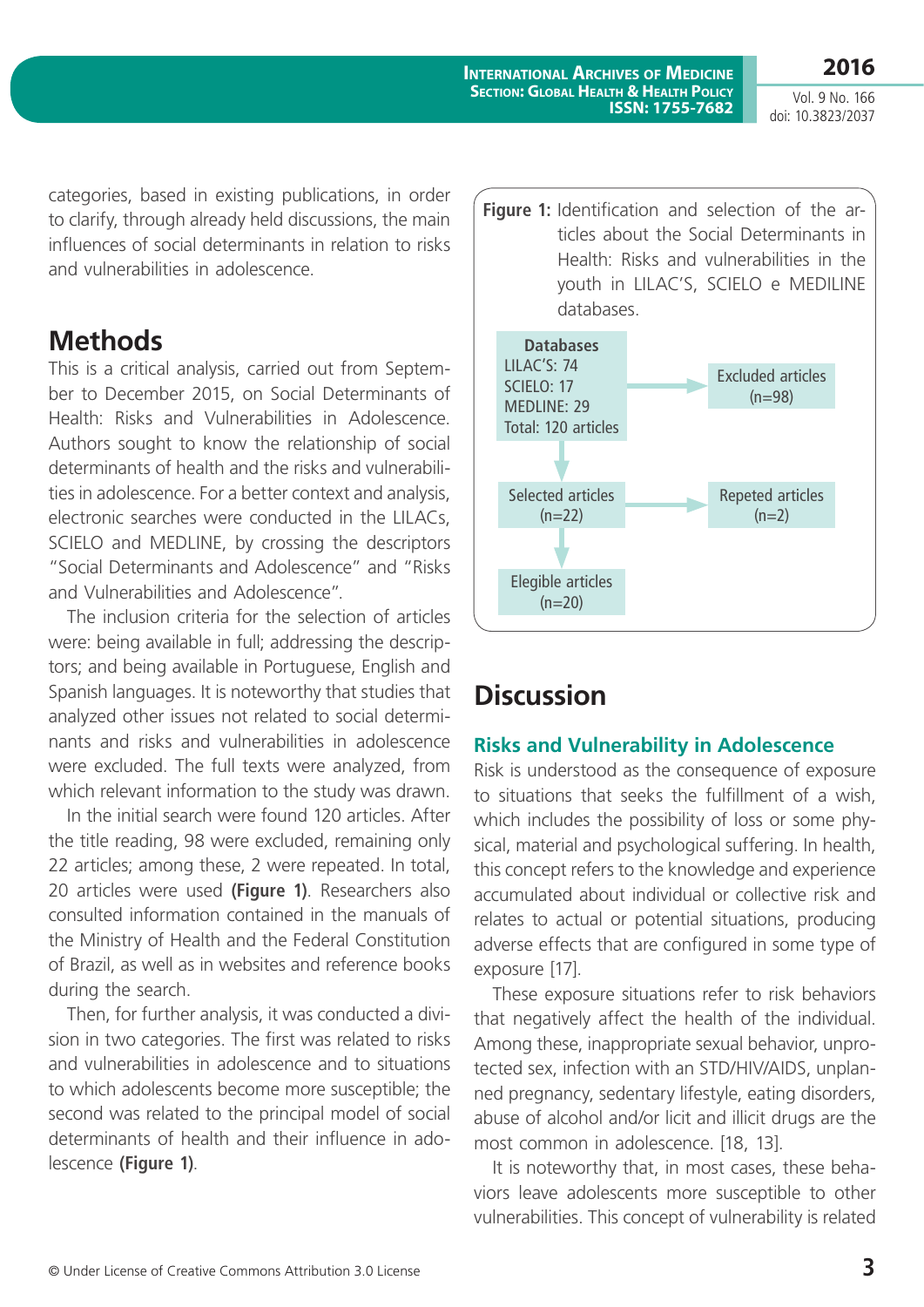**2016** Vol. 9 No. 166

doi: 10.3823/2037

to the dimension of reality in which the individual is inserted, in addition to the objective and subjective needs, which are not limited only to individual needs, but also to group needs. It relates to the rights of individuals, social control, autonomy and especially empowerment. It is also understood as the expansion of the concept of susceptibility, as it seeks to understand whether individuals who are more susceptible to diseases are influenced by the external environment or only by individual characteristics [11, 19].

Vulnerability has three important dimensions: individual, social and programmatic. These are interlinked and one influences the other. Individual vulnerability refers to biological, emotional and cognitive aspects of the individual. Social vulnerability is characterized by cultural, social and economic aspects that determine the opportunities to access goods and services, whereas programmatic vulnerability consists of the social resources that are necessary for the protection of the individual in relation to risks and integrity, as well as to physical, social and psychological well-being [20].

This concept is useful for understanding the adolescent process, since it is characterized by a period of physical, psychological and social vulnerability with complex and numerous transformations. The changes in adolescence occur simultaneously, giving rise to emotions and behaviors that make them susceptible to situations of risks and vulnerabilities. Among these situations, the abuse of alcohol and drugs, labor exploitation, violence, unplanned pregnancy and STD infection/HIV/AIDS stand out **(Table 1)** [21, 22].

The use of drugs, whether they are legal or illegal, constitutes one of the main vulnerabilities in adolescence. The access to these substances, in general, is considered easy by adolescents, being acquired by them or by others who pass forward for consumption [23]. Parallel to this, some teenagers enter early in the labor market under conditions of underemployment, exploration, far from schools and a dig**Table 1.** Social Determinants of Health and Vulnerabilities in Adolescence.

| <b>Social Determinants</b><br>of Health | <b>Vulnerabilities in</b><br><b>Adolescence</b> |  |  |  |  |
|-----------------------------------------|-------------------------------------------------|--|--|--|--|
| <b>Proximal determinants</b>            |                                                 |  |  |  |  |
|                                         | Violence                                        |  |  |  |  |
|                                         | Crime                                           |  |  |  |  |
|                                         | Use of alcohol and drugs                        |  |  |  |  |
| Base of the Model                       | Unplanned pregnancy                             |  |  |  |  |
|                                         | Sexual Abuse                                    |  |  |  |  |
|                                         | Labor exploitation                              |  |  |  |  |
|                                         | Prostitution                                    |  |  |  |  |
| Underlying layer                        |                                                 |  |  |  |  |
|                                         | Drug use                                        |  |  |  |  |
| Threshold between                       | Alcohol consumption                             |  |  |  |  |
| individual factors and                  | Consumption of fats, sweets                     |  |  |  |  |
| social determinants of<br>health        | Trying new experiences                          |  |  |  |  |
|                                         | Early sexual activity without<br>protection.    |  |  |  |  |
|                                         | Unfavorable socioeconomic<br>conditions         |  |  |  |  |
| Intermediary<br>determinants            | Labor exploitation                              |  |  |  |  |
|                                         | School evasion associated with<br>failures      |  |  |  |  |
| Macrodeterminants                       |                                                 |  |  |  |  |
|                                         | Socioeconomic conditions                        |  |  |  |  |
| Last level of the layer                 | Violence                                        |  |  |  |  |
|                                         | Labor exploitation                              |  |  |  |  |
|                                         | Drug use                                        |  |  |  |  |
|                                         | Alcohol consumption                             |  |  |  |  |

nified life, involved in organized crime, prostitution, and experiencing various types of violence [24, 25].

Today, violence is considered a major concern, both at global and national levels. In Brazil, the number of adolescents between 10 and 19 years of age victims of violence is alarming. Moreover, our country has a high magnitude of victimization among adolescents [26, 27, 28].

As well as violence, adolescent pregnancy is a vulnerability that has gained great prominence and is considered a matter of public health, since this population is more prone to develop problems during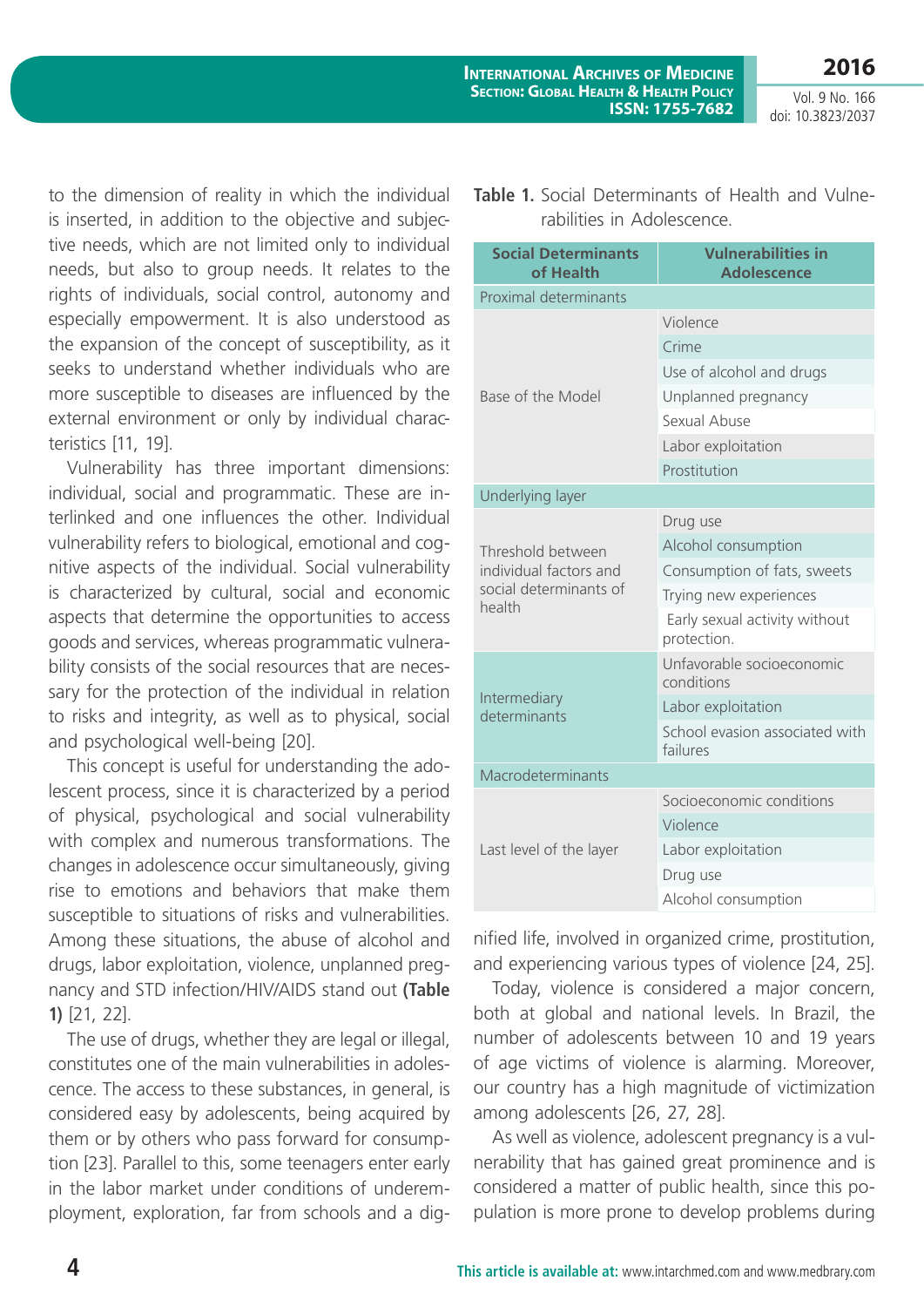Vol. 9 No. 166 doi: 10.3823/2037

**2016**

this period. Among the main problems, hypertensive crises, premature births and anemia are the most common cases in adolescents, besides the risk of death during pregnancy or childbirth, which is something worrying, especially among young people under 15 years old [29].

With regard to infection by STD/HIV/AIDS, this constitutes an important aspect, considering that exposure to STDs is most prevalent during adolescence because of the feeling of invulnerability, common among adolescents. The epidemiological profile of AIDS in Brazil and worldwide shows a higher prevalence of the disease among adolescents and young people, with a higher incidence of infections by HIV/AIDS in the age group from 15 to 24 years in both sexes. In the national scene, in 2014, approximately 734,000 people were living with HIV/ AIDS [24].

The disease shows that low levels of education and other socioeconomic characteristics are associated with increased infections of adolescents and young Brazilians by STD/HIV/AIDS. Although the data show that adolescents have knowledge of STD/HIV/AIDS, there is still an increase of HIV infection, thus showing an increase in the distribution of cases among adolescents [30].

In short, young people are susceptible to situations of risks and vulnerabilities. This fact is mainly related to the feeling of invulnerability, which is common at this stage of life, and to the environment where they are born, grow and develop. It is noteworthy that these situations of risk and vulnerabilities are permeated by social determinants that exert strong influences in the life of the individual [2, 16].

### **Social Determinants of Health in Adolescence**

Social Determinants of Health are defined by the National Commission on Social Determinants of Health (CNDSS) as social, economic, cultural, ethnic/racial, psychological and behavioral factors that influence the occurrence of health inequities and their risk factors in the population. This definition represents a widespread view that the conditions of life and work are related to the individual's health status [9].

Thus, the social determinants refer to the social conditions in which people live and work, or even to the social characteristics within which the life of each person takes place. There are many Social Determinants, however, the most used is the Dahlgren and Whitehead, for explaining the relationship between social factors and individual and collective health. This model is arranged in different concentric layers, according to their level of coverage, from a layer closest to the individual determinants to a more distal layer. It refers to economic, cultural, environmental, living and working conditions, lifestyle, social and community networks, education as determining factors [31].

Individual characteristics such as age, gender and genetic factors have a strong influence on the individual in relation to their potential and health. These are considered proximal determinants and are in the base of the model **(Table 2)** [32]. In adolescence, these determinants are present and greatly influence the lives of teenagers, as it constitutes a phase full of changes, both in the physical, cognitive, emotional and sexual aspects, which leave them susceptible to certain risk situations and vulnerability [16, 15].

In this regard, male adolescents are more prone to violence and crime, as they are more indepen-**Table 2.** Social determinants of Health and their in-

fluences in youth – Proximal Determinants and Subjacent layers.

| <b>Proximal</b><br><b>Determinants</b> | <b>Types</b>                  | <b>Underlying</b><br>layer | <b>Types</b>      |
|----------------------------------------|-------------------------------|----------------------------|-------------------|
|                                        | Individual<br>Characteristics | Threshold<br>between       | <b>Behaviours</b> |
| Base of the                            | Age                           | individual<br>factors      | Individual        |
| Model                                  | Gender<br>and social          |                            | lifestyles        |
|                                        | Genetic<br>Factors            | determinants<br>of health  |                   |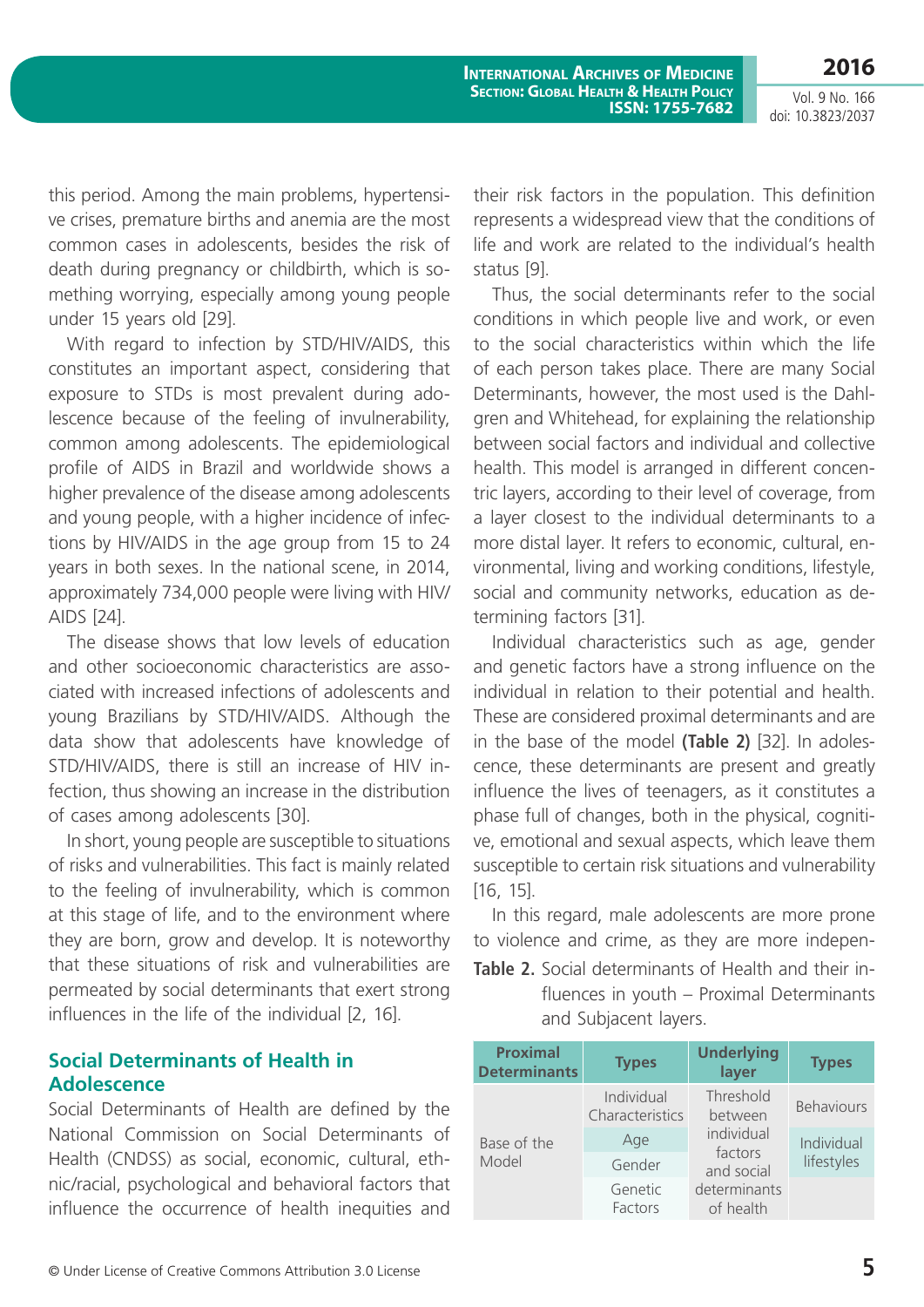Vol. 9 No. 166 doi: 10.3823/2037

**2016**

dent, being more often exposed to accidents and discussions in traffic with risk of death, and the use of alcohol and drugs, while female adolescents are more susceptible to conditions such as an unplanned pregnancy, sexual abuse, labor exploitation and prostitution [24, 25].

The behaviors and individual lifestyles are on an underlying layer, which are on the threshold between the individual factors and the social determinants of health **(Table 2)**. The lifestyle adopted by an individual influences in their way of living, being based on their behavior and living conditions [33, 32]. Among adolescents, it is common to observe lifestyles related to a number of behaviors and attitudes that harms their health, such as drug use, alcohol intake, consumption of fats and sweets, trying new experiences, early sexual activity without protection. Moreover, the adoption of a lifestyle associated with inappropriate behavior and attitudes puts health at risk, jeopardizing not only the physical state of adolescents, but also the mental state [34, 22].

Intermediate determinants are in the next layer, which are the factors related to living and working conditions, as well as access to healthy environments and essential services such as health and education **(Table 2)** [32]. Adolescents who are in unfavorable socioeconomic conditions enter the labor market early, often in inappropriate situations when compared to other social segments. Labor exploitation is common not only in Brazil but all over the world, with the presence of children and adolescents who work full time and those who are trainees, often having to combine this period of work with school and other activities. It is common to see children and adolescents at street intersections, selling candy, chewing gum, chocolates, and parents are often responsible for such exploitation. Many large industries benefit from this labor exploration and cheap labor of adolescents, depriving them of basic needs, such as leisure, education and health [35, 36].

Education and health are important segments for adolescents. The role of the school is crucial in the insertion of adolescents in culture and society, as well as being one of the main opportunities for social inclusion, with proposals and actions to ensure the development of attitudes and skills, enabling adolescents with an expansion of their understanding of the world, and preparing for the job market [37, 38].

However, school evasion, associated with failures, is something worrying, given that most teenage students leave school because of repeated failures, need to work to help the family, and also by the lack of incentive to study by the family [39].

Health is a basic need and must be guaranteed, because directly influences adolescent development, as it covers aspects related to the protection, promotion and recovery of health. In order to improve adolescent health it was implemented, among other programs, the Adolescent Health Program, emphasizing the inclusion of individuals in this age group in a health policy. Later, there was a reorientation of this program in Primary Care through the National Policy on the Comprehensive Care for the Health of Adolescents. Currently, there are a number of measures and actions that help adolescent health, such as: Program Health within School; Comprehensive Care to Sexual and Reproductive Health of Adolescents; Adolescents' Handbook, which has basic and essential information; vaccination; and the use of social media and other media by the Ministry of Health. These government actions are the last level of the layer, where the macrodeterminants are presented, which exert strong influences on other layers [40, 41, 42, 43].

The macrodeterminants relate to socioeconomic, cultural and environmental aspects of a society and include supranational determinants, such as the mode of production and consumption of a city, state and country **(Table 3)** [32]. The adolescent development depends directly on the social structures, which are understood from the economic, so-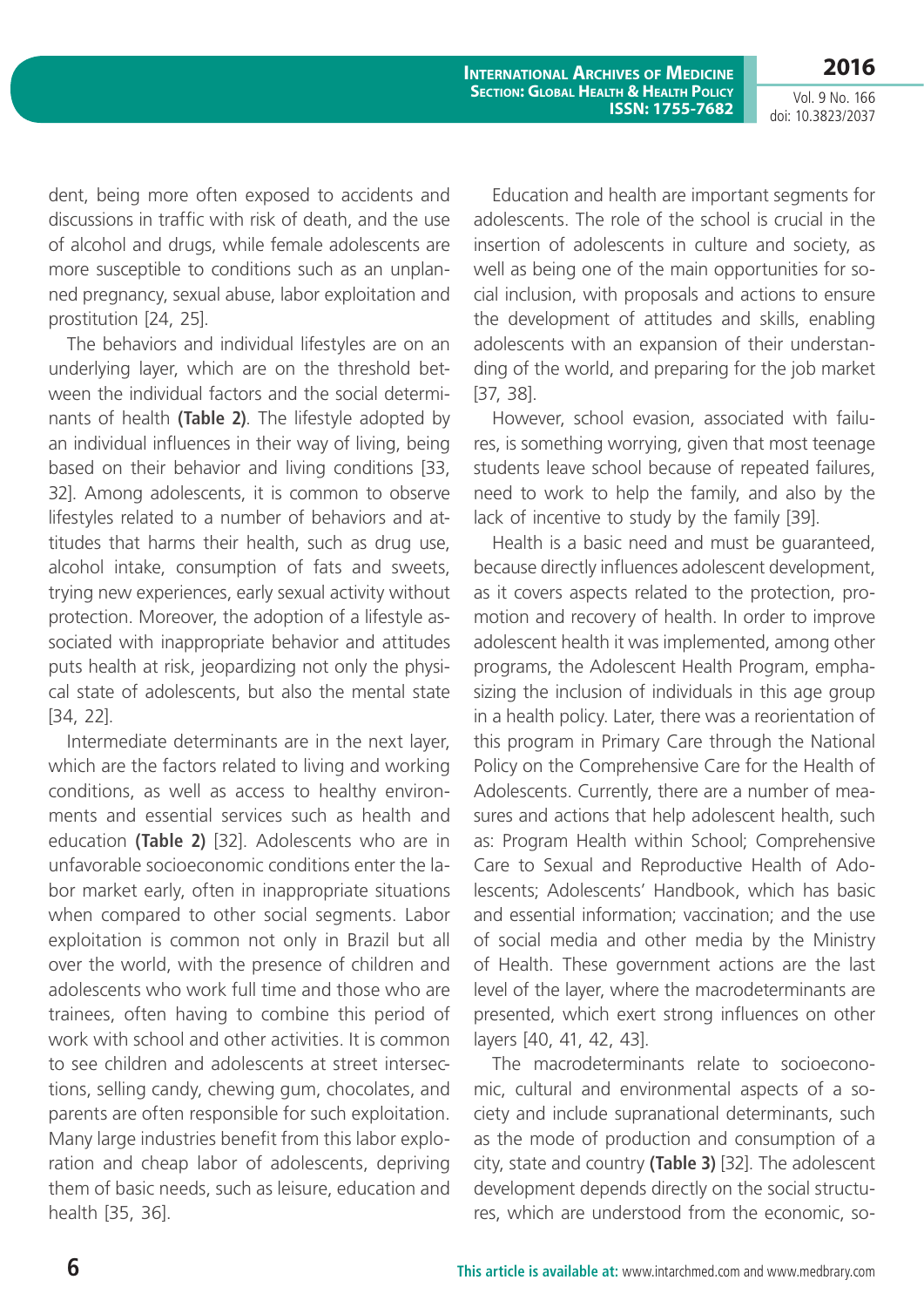**2016**

Vol. 9 No. 166 doi: 10.3823/2037

| Table 3 Social determinants of Health and their influences in youth - Intermediate determinants and macro |
|-----------------------------------------------------------------------------------------------------------|
| determinants.                                                                                             |

| <b>Intermediary</b><br>determinants | <b>Types</b>                                       | <b>Macrodeterminants</b>   | <b>Types</b>                                                                                  |
|-------------------------------------|----------------------------------------------------|----------------------------|-----------------------------------------------------------------------------------------------|
|                                     | Living<br>conditions                               | Last level of<br>the layer | Socioeconomic, cultural and environmental<br>conditions                                       |
|                                     | Work                                               |                            | Supranational determinants, as the mode of<br>production and consumption of a city, state and |
|                                     | Access to healthy environments                     |                            | country                                                                                       |
|                                     | Essential services such as<br>health and education |                            |                                                                                               |

cial, cultural, institutional and political factors, to the specific conditions of each individual or each family. Social and economic conditions are fundamental to determine the health status of a population [28].

The environment in which the adolescent is inserted is considered as one of the key social determinants, because it interferes directly in their construction, training and development. Moreover, major health inequalities happen due to the poor conditions in which people are born, grow, live, work and age. From this perspective, there is the need to give voice to the subjects, for it is through the health promotion principles and values permeated by individual and collective empowerment that people recognize their problems and thus can minimize damage to health [2, 29].

# **Conclusions**

Health inequities are complex issues that permeate many aspects related not only to individual life, but also to social aspects of the individual, which are related to behavior and lifestyle of each. These are extremely important because they influence the development and perception of the world. However, adherence to healthy behaviors is related to socioeconomic and cultural issues and is permeated by social determinants of health.

As adolescence is a troubled phase marked by different sensations, desire for new, inappropriate behaviors and lifestyles, it leaves individuals vulnerable to risk situations, thereby damaging physical, mental and emotional development. The sense of invulnerability, associated with the social determinants of health, has promoted in adolescents behaviors that leave them exposed to numerous risk situations, such as drug use, crime, violence, unplanned pregnancies, infection by STD/HIV/AIDS, labor exploitation and sexual abuse.

These situations cause physical, psychological and emotional distress not only to adolescents, but to family, friends and close relatives. Moreover, some situations experienced by adolescents negatively reverberate throughout their lives, as the consequences of crime, violence, alcohol and drugs, as well as HIV/AIDS virus.

It is noteworthy that this study has limitations, given the fact that it explored only three databases. As contributions of this study, researchers expect to sensitize managers and health professionals because, although there are health policies for the care of adolescent health, there is the need for effective strategies, or even the implementation of new public policies that are more emphatic and active to minimize damage to adolescents, thus providing better quality of life and reduction of health inequities affecting this population.

### **References**

**<sup>1.</sup>** Organização Mundial de Saúde (OMS). Declaração política do Rio sobre determinantes sociais da saúde. Rio de Janeiro, Brasil Out 2011 [citado em 31 dez 2015]; Disponível em: [www.](http://www.who.int/sdhconference/declaration/Rio_political_declaration_portuguese.pdf) who.int/sdhconference/declaration/Rio\_political\_declaration [portuguese.pdf](http://www.who.int/sdhconference/declaration/Rio_political_declaration_portuguese.pdf)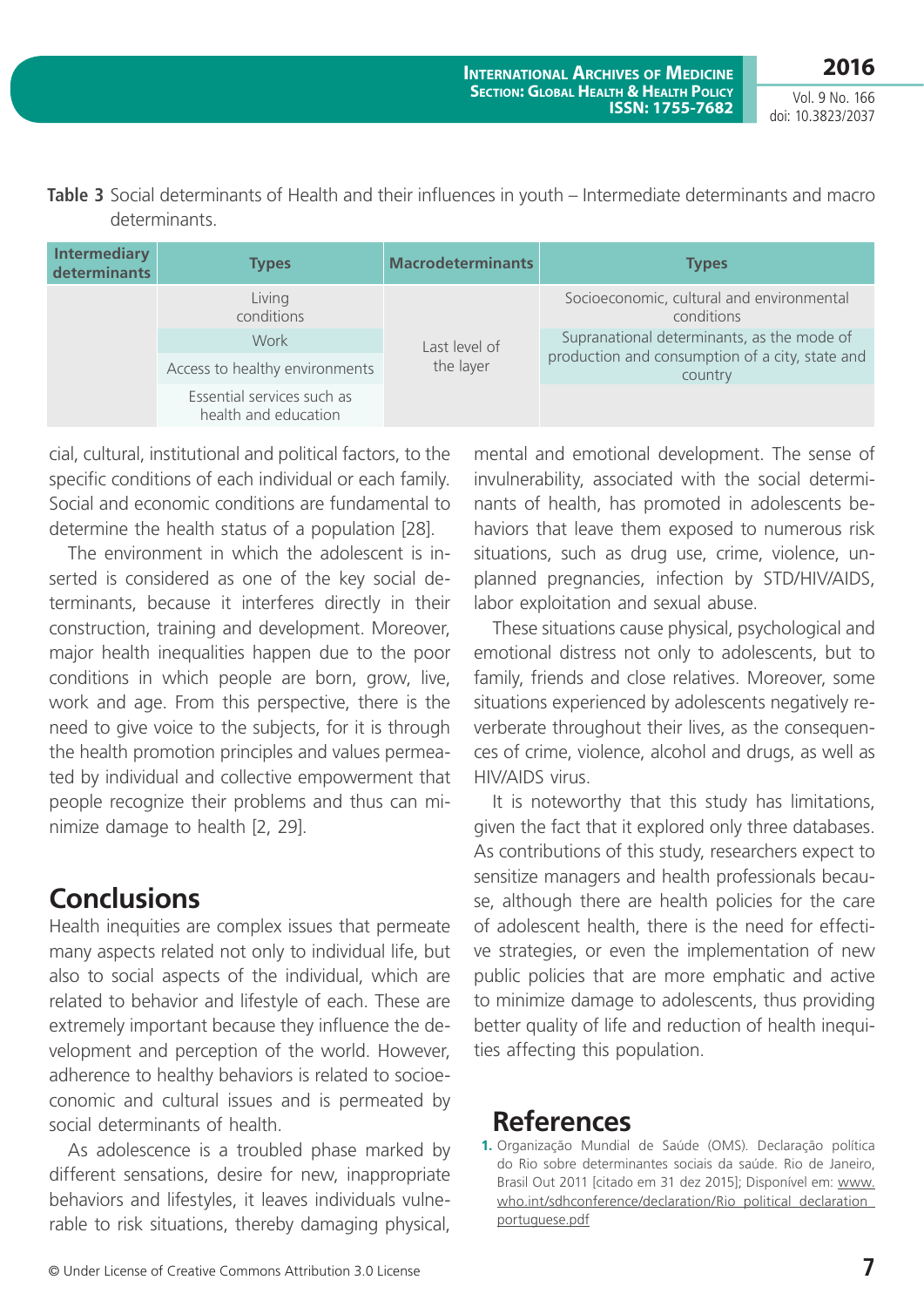Vol. 9 No. 166 doi: 10.3823/2037

- **2.** Carvalho AI. Determinantes sociais, econômicos e ambientais da saúde. In Fundação Oswaldo Cruz. A saúde no Brasil em 2030 - prospecção estratégica do sistema de saúde brasileiro: população e perfil sanitário [online]. Rio de Janeiro: Fiocruz/ Ipea/Ministério da Saúde/Secretaria de Assuntos Estratégicos da Presidência da República, 2013[citado em 31 dez 2015]; 2(1): 19-38. Available from SciELO Books: [http://books.scielo.org/](http://books.scielo.org/id/8pmmy/pdf/noronha-9788581100166- 03.pdf) [id/8pmmy/pdf/noronha-9788581100166- 03.pdf](http://books.scielo.org/id/8pmmy/pdf/noronha-9788581100166- 03.pdf)
- **3.** Escoda MSQ, Silva DB, Spinelli JAL, Hesio Cordeiro H. Seletividade Assistencial Reforça Desigualdades Sociais e produz Iniquidades em Saúde. Revista Espaço para a Saúde. Londrina. Dez 2013[citado em 31 dez 2015]; 13(1): 52-62; Disponível em: http://www.uel.br/revistas/uel/index. php/espacoparasaude/ article/viewFile/10135/pdf\_8
- **4.** Instituto de Pesquisa Econômica Aplicada (IPEA). Objetivos de Desenvolvimento do Milênio. Relatório Nacional de Acompanhamento. Brasília, 2014 [citado em 31 dez 2015]; Disponível em: [http://www.pnud.org.br/Docs/5\\_](http://www.pnud.org.br/Docs/5_RelatorioNacionalAcompanhamentoODM.pdf) [RelatorioNacionalAcompanhamentoODM.pdf](http://www.pnud.org.br/Docs/5_RelatorioNacionalAcompanhamentoODM.pdf)
- **5.** Buss PM, Pellegrini Filho A. Determinantes Sociais da Saúde. Editorial, Caderno Saúde Pública, Rio de Janeiro. Set 2006 [citado em 31 de dez 2015]; 22(9): 1772-1773. Disponível em: <http://dx.doi.org/10.1590/S0102-311X2006000900001>
- **6.** Moretti AC, Almeida V, Westphal MF, Bógus CM. Práticas corporais/atividade física e políticas públicas de promoção da saúde. Saúde soc.[Internet]. Abr/Jun. 2009 [citado em 31 dez 2015]; 18(2): 346-54. Disponível em: [http://dx.doi.org/10. 1590/](http://dx.doi.org/10. 1590/S0104- 12902009000200017) [S0104- 12902009000200017](http://dx.doi.org/10. 1590/S0104- 12902009000200017)
- **7.** World Health Organization. Milestones in Health Promotion Statements from Global Conferences. Gevena: WHO 2009; [cited 2015 dez 31]. Available from: [http://www.who.int/](http://www.who.int/healthpromotion/Milestones_Health_Promotion_05022010.pdf) [healthpromotion/Milestones\\_Health\\_Promotion\\_05022010.](http://www.who.int/healthpromotion/Milestones_Health_Promotion_05022010.pdf) [pdf](http://www.who.int/healthpromotion/Milestones_Health_Promotion_05022010.pdf)
- **8.** Brasil 1988. Constituição da República Federativa do Brasil. Brasília.
- **9.** Buss PM, Pellegrini Filho A. A saúde e seus determinantes sociais. Physis: Revista de Saúde Coletiva, Rio de Janeiro, 2007 [citado em 31 de dez 2015]; 17(1): 7-93. Disponível em: [http://](http://www.scielo.br/pdf/physis/v17n1/v17n1a06.pdf) [www.scielo.br/pdf/physis/v17n1/v17n1a06.pdf](http://www.scielo.br/pdf/physis/v17n1/v17n1a06.pdf)
- **10.** Oliveira MJI, Santo EE. A Relação entre os Determinantes Sociais da Saúde e a Questão Social. Caderno Saúde e Desenvolvimento. Jan/Jun 2013 [citado em 31 dez 2015]; 2(2). Disponível em: [http://www.grupouninter.com.br/revistasaude/index.php/](http://www.grupouninter.com.br/revistasaude/index.php/cadernosaudedesenvolvimento/article/view/219/102) [cadernosaudedesenvolvimento/article/view/219/102](http://www.grupouninter.com.br/revistasaude/index.php/cadernosaudedesenvolvimento/article/view/219/102)
- 11. Guimarães MCS, Novaes SC. Autonomia reduzida e vulnera bilidade: liberdade de decisão, diferença e desigualdade. Rev Bioética. 2010; [citado em 31 dez 2015]; 7(1): 21-4. Disponível em: [http://revistabioetica.cfm.org.br/index.php/revista\\_bioetica/](http://revistabioetica.cfm.org.br/index.php/revista_bioetica/article/view/288/427) [article/view/288/427](http://revistabioetica.cfm.org.br/index.php/revista_bioetica/article/view/288/427)
- **12.** Mendes, EV. As redes de atenção à saúde. Ciência & Saúde Coletiva, Rio de Janeiro. Aug 2010 [citado em 31 dez 2015]; 15(5): 2297-2305. Available from: [http://dx.doi.org/10.1590/](http://dx.doi.org/10.1590/S1413-81232010000500005) [S1413-81232010000500005](http://dx.doi.org/10.1590/S1413-81232010000500005)
- **13.** Taquette SR, Vilhen MM. Adolescência, gênero e saúde. Revista Adolescência & Saúde, Rio de Janeiro. Abr. 2006 [citado em 31 dez 2015] 3(2): 6-9. Disponível em: [http://www.](http://www.adolescenciaesaude.com/detalhe_artigo.asp?id=139) [adolescenciaesaude.com/detalhe\\_artigo.asp?id=139](http://www.adolescenciaesaude.com/detalhe_artigo.asp?id=139)
- **14.** Hockenberry MJ, Wong DL. Fundamentos de enfermagem pediátrica. 8º ed. Rio de Janeiro. Elsevier, 2011
- **15.** Wong DL. Enfermagem Pediátrica: Elementos essenciais à Intervenção efetiva. 8. ed. Rio de Janeiro: Elsevier, 2011
- **16.** Carmo DRP, Padoin SMM, Paula CC, Souza IEO. Adolescente que cumpre medida socioeducativa: modos de ser no cotidiano e possibilidades para enfermagem. Rev Gaúcha Enferm. [Online] Porto Alegre. Set. 201[citado em 31 dez 2015]; 32(3): 472-478. Disponível em: [http://dx.doi.org/10.1590/S1983-](http://dx.doi.org/10.1590/S1983-14472011000300006) [14472011000300006](http://dx.doi.org/10.1590/S1983-14472011000300006)
- **17.** Schenker M, Minayo MCS. Fatores de risco e de proteção para o uso de drogas na adolescência. Ciência & Saúde Coletiva. 2005 [citado em 31 dez 2015]; 10(3): 707- 717. Disponível em: [http://](http://www.scielo.br/pdf/csc/v10n3/a27v10n3.pdf) [www.scielo.br/pdf/csc/v10n3/a27v10n3.pdf](http://www.scielo.br/pdf/csc/v10n3/a27v10n3.pdf)
- **18.** Jesus FB, Lima FCA, Martins CBG, Matos KF, Souza SPS. Vulnerabilidade na adolescência: a experiência e expressão do adolescente. Revista Gaúcha de Enfermagem [Online] Porto Alegre. Jun. 2011[citado em 31 dez 2015]; 32(2): 359-367. Disponível em: [http://dx.doi.org/10.1590/S1983-](http://dx.doi.org/10.1590/S1983-14472011000200021) [14472011000200021](http://dx.doi.org/10.1590/S1983-14472011000200021)
- **19.** Ayres SJRCM, Calazans GJ, Saletti F, Haraldo C, França JR. Risco, vulnerabilidade e práticas de prevenção e promoção da saúde. In: Campos, GWS; Minayo, MCS; Akerman, M; Drumond, MJr; Carvalho, YM. Organizadores. Tratado de saúde coletiva. Rio de Janeiro (RJ): Fiocruz; 2006. p. 375-417.
- **20.** Rodrigues NO, Ner AL. Vulnerabilidade social, individual e programática em idosos da comunidade: dados do estudo FIBRA, Campinas, SP, Brasil. Ciência & Saúde Coletiva, Rio de Janeiro. 2012 [citado em 31 dez 2015]; 17(8): 2129-2139. Disponível em: <http://dx.doi.org/10.1590/S1413-81232012000800023>
- **21.** Unicef. O direito de ser adolescente: Oportunidade para reduzir vulnerabilidades e superar desigualdades / Fundo das Nações Unidas para a Infância. Brasília, DF, 2011 [citado em 31 dez 2015]. Disponível em: [http://www.unicef.org/brazil/pt/br\\_sabrep11.pdf](http://www.unicef.org/brazil/pt/br_sabrep11.pdf)
- **22.** Davim RMB, Germano RM, Menezes RMV, Carlos DJD. Adolescente/Adolescência: revisão teórica sobre uma fase crítica da vida. Rev Rene. 2009 [citado em 31 dez 2015]; 10(2): 131-140. Disponível em: [http://www.revistarene.ufc.br/revista/](http://www.revistarene.ufc.br/revista/index.php/revista/article/view/500/pdf) [index.php/revista/article/view/500/pdf](http://www.revistarene.ufc.br/revista/index.php/revista/article/view/500/pdf)
- **23.** Zeitoune RCG, Silveira HS, Domingos AM, Maia AC. O conhecimento de adolescentes sobre drogas lícitas e ilícitas: uma contribuição para a enfermagem comunitária. Esc. Anna Nery. Rio de Janeiro. Mar 2012 [citado em 31 dez 2015]; 16(1): 57-63. Disponível em: [http://dx.doi.org/10.1590/S1414-](http://dx.doi.org/10.1590/S1414-81452012000100008) [81452012000100008](http://dx.doi.org/10.1590/S1414-81452012000100008)
- **24.** Ministério da Saúde Secretaria de Vigilância em Saúde Departamento de DST, Aids e Hepatites Virais. Brasil, 2014.
- **25.** Reis DC, Almeida TAC, Miranda MM, Alves RH, Madeira AMF. Vulnerabilidades à saúde na adolescência: condições socioeconômicas, redes sociais, drogas e violência. Rev. Latino-Am. Enfermagem. 2013 [citado em 31 dez 2015]; 21(2). Disponível em: <http://dx.doi.org/10.1590/S0104-116920130002000>
- **26.** Waiselfisz JJ. Mapa da Violência 2015: Homicídio de mulheres no Brasil. Fonte Diagramação: All Type Assessoria Editorial Ltda, 2015[citado em 31 dez 2015]; Disponível em: [www.](http://www.mapadaviolencia.org) [mapadaviolencia.org](http://www.mapadaviolencia.org)